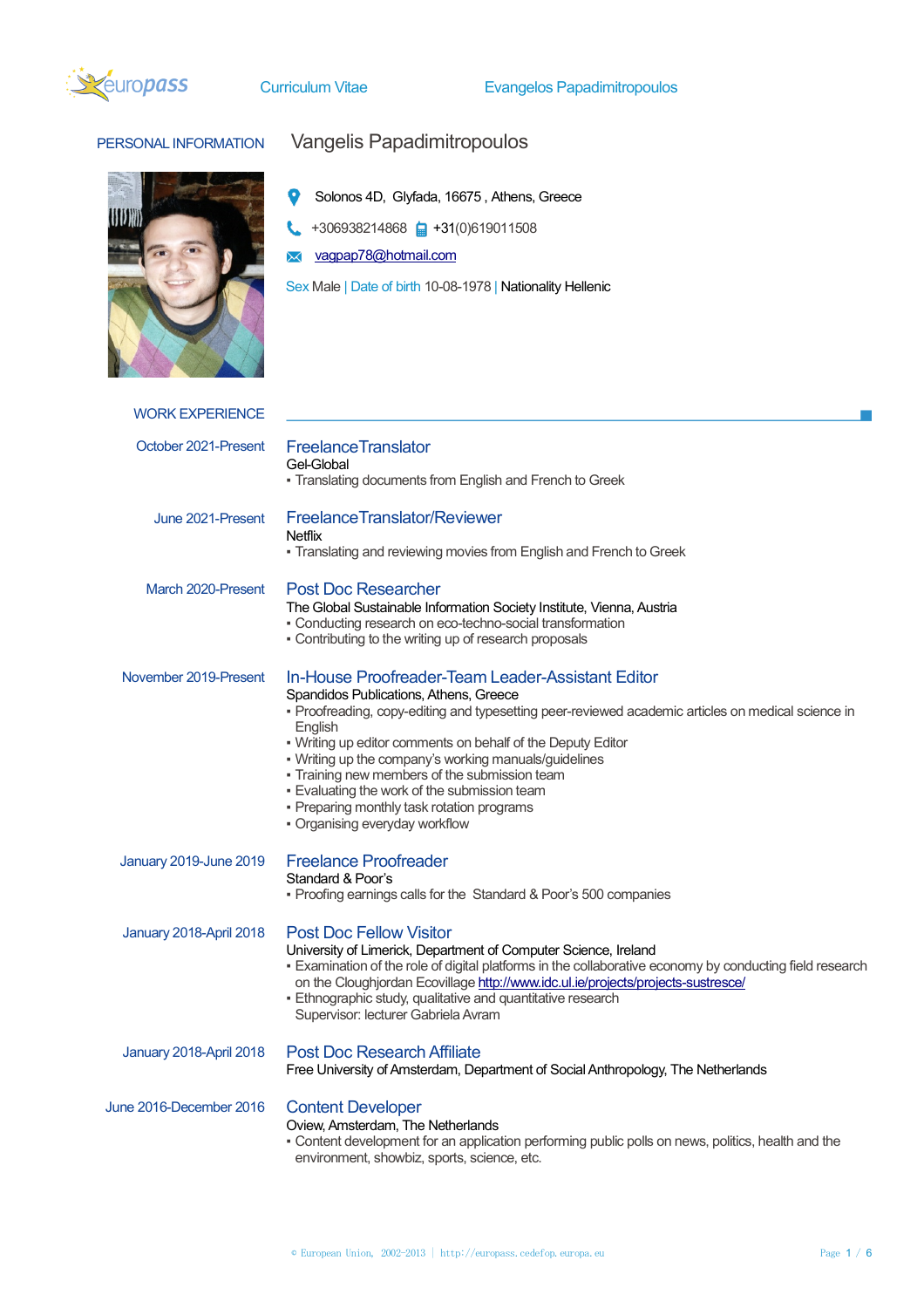

| April 2014-January 2018       | <b>Copywriter- Content Manager</b>                                                                                                                                                                                                                                                                                                                                                                                                                                                                                                                                                                                                                                                                                                                                                                                                                                                                                                                                                                                                                                                                                                                                                                                                                                                                                                                                                                                                                                                      |
|-------------------------------|-----------------------------------------------------------------------------------------------------------------------------------------------------------------------------------------------------------------------------------------------------------------------------------------------------------------------------------------------------------------------------------------------------------------------------------------------------------------------------------------------------------------------------------------------------------------------------------------------------------------------------------------------------------------------------------------------------------------------------------------------------------------------------------------------------------------------------------------------------------------------------------------------------------------------------------------------------------------------------------------------------------------------------------------------------------------------------------------------------------------------------------------------------------------------------------------------------------------------------------------------------------------------------------------------------------------------------------------------------------------------------------------------------------------------------------------------------------------------------------------|
|                               | The New Ways BV Gyroscoopweg 2N, Amsterdam, 1042AB The Netherlands                                                                                                                                                                                                                                                                                                                                                                                                                                                                                                                                                                                                                                                                                                                                                                                                                                                                                                                                                                                                                                                                                                                                                                                                                                                                                                                                                                                                                      |
|                               | • Description of the company's products in English and French<br>- Documentation, photocopying, faxing, emailing, and organization of the filing system<br>• Monitoring and maintenance of the company's website                                                                                                                                                                                                                                                                                                                                                                                                                                                                                                                                                                                                                                                                                                                                                                                                                                                                                                                                                                                                                                                                                                                                                                                                                                                                        |
| October 2009-June 2014        | Ph.D. Researcher in Political Theory<br>University of Crete, Rethymnon, Greece<br>• Research on Contemporary Political Theory<br>- Publications in peer-to-peer academic journals<br>- Presentations at conferences, workshops and seminars in Greece and abroad                                                                                                                                                                                                                                                                                                                                                                                                                                                                                                                                                                                                                                                                                                                                                                                                                                                                                                                                                                                                                                                                                                                                                                                                                        |
| September 2011-June 2013      | <b>Teacher</b>                                                                                                                                                                                                                                                                                                                                                                                                                                                                                                                                                                                                                                                                                                                                                                                                                                                                                                                                                                                                                                                                                                                                                                                                                                                                                                                                                                                                                                                                          |
|                               | Plaisio School, 63 Rizountos, Thessaloniki, 55131 Greece                                                                                                                                                                                                                                                                                                                                                                                                                                                                                                                                                                                                                                                                                                                                                                                                                                                                                                                                                                                                                                                                                                                                                                                                                                                                                                                                                                                                                                |
|                               | - Teaching of Ancient Greek, Modern Greek, History, Philosophy, Literature<br>- Specialization in the preparation of high school students for the university entrance exams                                                                                                                                                                                                                                                                                                                                                                                                                                                                                                                                                                                                                                                                                                                                                                                                                                                                                                                                                                                                                                                                                                                                                                                                                                                                                                             |
| September 2010-June 2011      | <b>Teacher</b>                                                                                                                                                                                                                                                                                                                                                                                                                                                                                                                                                                                                                                                                                                                                                                                                                                                                                                                                                                                                                                                                                                                                                                                                                                                                                                                                                                                                                                                                          |
|                               | Protypo School, 1 Ethnikis Antistaseos, Kilkis, 61100 Greece                                                                                                                                                                                                                                                                                                                                                                                                                                                                                                                                                                                                                                                                                                                                                                                                                                                                                                                                                                                                                                                                                                                                                                                                                                                                                                                                                                                                                            |
|                               | • Teaching of Ancient Greek, Modern Greek, History, Philosophy, Literature<br>. Specialization in the preparation of high school students for the university entrance exams                                                                                                                                                                                                                                                                                                                                                                                                                                                                                                                                                                                                                                                                                                                                                                                                                                                                                                                                                                                                                                                                                                                                                                                                                                                                                                             |
| September 2008-June 2010      | <b>Teacher</b>                                                                                                                                                                                                                                                                                                                                                                                                                                                                                                                                                                                                                                                                                                                                                                                                                                                                                                                                                                                                                                                                                                                                                                                                                                                                                                                                                                                                                                                                          |
|                               | Prooptiki School, 101 Papanastasiou, Thessaloniki, 54453 Greece                                                                                                                                                                                                                                                                                                                                                                                                                                                                                                                                                                                                                                                                                                                                                                                                                                                                                                                                                                                                                                                                                                                                                                                                                                                                                                                                                                                                                         |
|                               | - Teaching of Modern Greek<br>- Specialization in the preparation of high school students for the university entrance exams                                                                                                                                                                                                                                                                                                                                                                                                                                                                                                                                                                                                                                                                                                                                                                                                                                                                                                                                                                                                                                                                                                                                                                                                                                                                                                                                                             |
| May 2006-June 2008            | Writer                                                                                                                                                                                                                                                                                                                                                                                                                                                                                                                                                                                                                                                                                                                                                                                                                                                                                                                                                                                                                                                                                                                                                                                                                                                                                                                                                                                                                                                                                  |
|                               | Ksydas Editions, 178 Konstantinoupoleos, Thessaloniki, 54249 Greece                                                                                                                                                                                                                                                                                                                                                                                                                                                                                                                                                                                                                                                                                                                                                                                                                                                                                                                                                                                                                                                                                                                                                                                                                                                                                                                                                                                                                     |
|                               | • Writer of a Modern Greek book intended for the second class of middle school                                                                                                                                                                                                                                                                                                                                                                                                                                                                                                                                                                                                                                                                                                                                                                                                                                                                                                                                                                                                                                                                                                                                                                                                                                                                                                                                                                                                          |
| <b>EDUCATION AND TRAINING</b> |                                                                                                                                                                                                                                                                                                                                                                                                                                                                                                                                                                                                                                                                                                                                                                                                                                                                                                                                                                                                                                                                                                                                                                                                                                                                                                                                                                                                                                                                                         |
| 2009-2014                     | Ph. D. in Political Theory (with distinction)<br>University of Crete, Greece                                                                                                                                                                                                                                                                                                                                                                                                                                                                                                                                                                                                                                                                                                                                                                                                                                                                                                                                                                                                                                                                                                                                                                                                                                                                                                                                                                                                            |
|                               | . Thesis title: Rational Mastery and Freedom in the thought of Cornelius Castoriadis<br>Supervisor: Konstantinos Kavoulakos, Assistant Professor of Social and Political Philosophy                                                                                                                                                                                                                                                                                                                                                                                                                                                                                                                                                                                                                                                                                                                                                                                                                                                                                                                                                                                                                                                                                                                                                                                                                                                                                                     |
| Thesis description            | My Ph.D. thesis concerns the work of the contemporary Greek-French philosopher Cornelius<br>Castoriadis. The thesis examines the contrast of the notions of rational mastery and freedom, as<br>emerging in philosophy, politics, economy and technoscience from modernity onwards. In the first<br>part, I begin by analysing the contradiction of Castoriadis' Logic of Magmas with the ensemblistic-<br>identitary Logic of Mathematics set theory, which originates in Aristotle's Typical Logic and evolves<br>thereafter in modernity in the form of the "determinacy principle". I present Castoriadis' critique of the<br>"determinacy principle", focusing on the work of Aristotle, Kant, Hegel, Marx. I then demonstrate<br>Castoriadis' project of individual and collective autonomy, as the counterweight to the rational mastery<br>inherent in the "determinacy principle" of modernity. In the second part, I extend Castoriadis' critique of<br>the rational mastery on the positivism ascribed to the positive sciences and humanities, and I continue<br>by contrasting Castoriadis' conceptualisation of freedom with the rational mastery of the unlimited<br>expansion of technology and economy in nature and society, causing the contemporary ecological<br>and economic crisis. The thesis concludes by highlighting the potential of Castoriadis' project of<br>individual and collective autonomy for the creation of a more equal, free and just society. |

2002-2005 M.A. in Philosophy of Science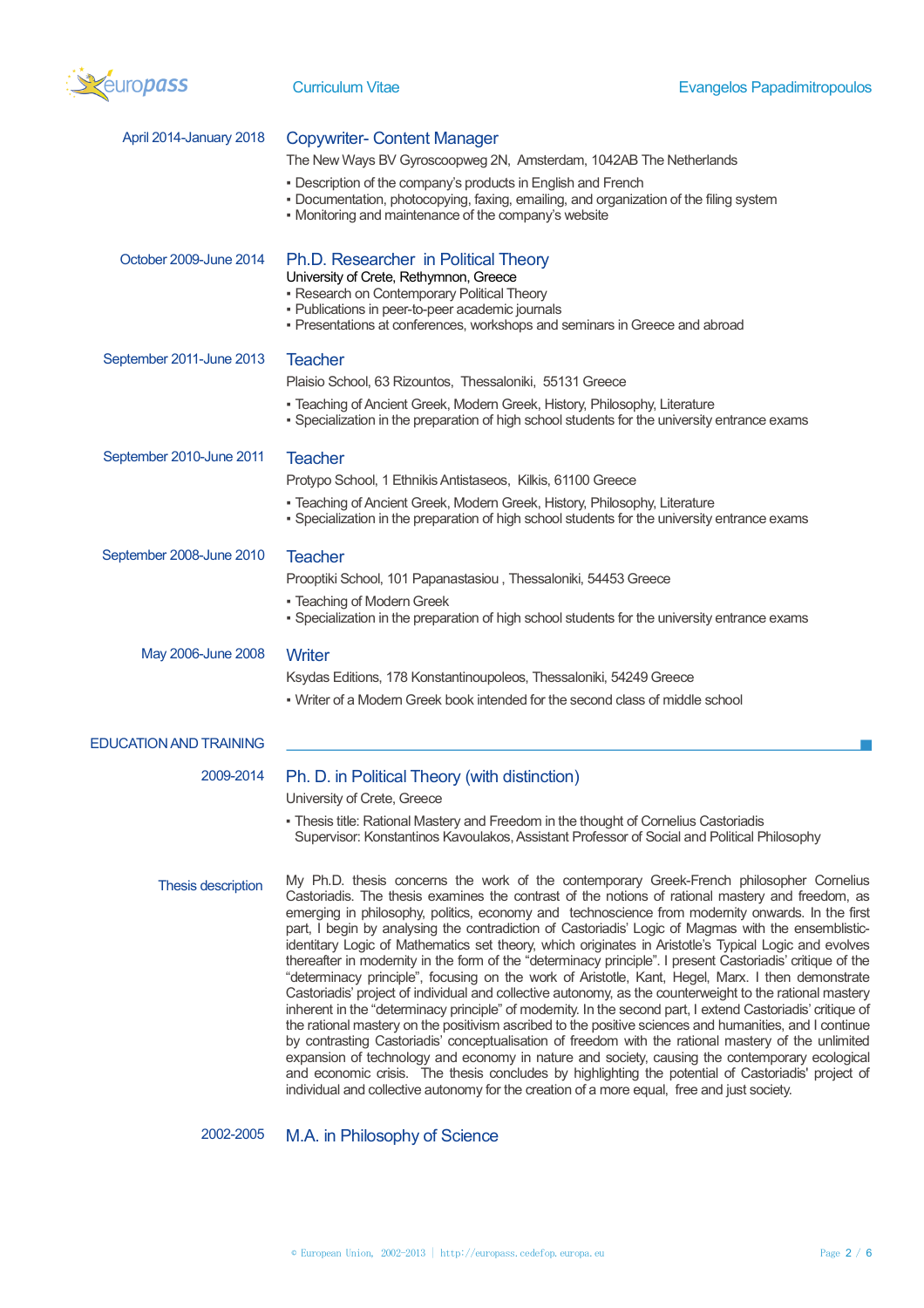

Curriculum Vitae Evangelos Papadimitropoulos

Aristotle University, Thessaloniki Greece Thesis title: Is Scientific Observation Theory Ladden Supervisor: Dimitra Sfendoni Mentzou, Professor of Philosophy of Science

Thesis description My master thesis concerns the relation of theory and observation in epistemology and cognitive sciences. I begin by presenting the contrast between logical positivism and the historicism of Kuhn, concerning the relation of theory and observation. My research integrates the development of the cognitive sciences in the 20<sup>th</sup> century, as deployed in Gestalt and New Look psychology. I then focus on the contemporaneous debate between Jerry Fodor and Paul Churchland, who examine the relation of theory and observation on the basis of the recent findings in cognitive psychology and neurosciences. Finally, I summarize the arguments drawn from epistemology and cognitive sciences through the prism of a scientific realism thesis.

# 2004- 2005 Erasmus post graduate student

Vrije Universiteit, Amsterdam The Netherlands

▪ Assignment title: Science, Technology and the Knowledge Society Supervisor: Hans Radder, Professor of Philosophy of Science

## 1995- 2001 Degree in Philosophy

University of Ioannina, Greece

#### RESEARCH INTERESTS Political Theory (Liberalism, Neo/Post Marxism, Discourse Theory) Postmodernism (Bergson, Merleau-Ponty, Foucault, Deleuze, Derrida) The Collaborative Economy (platform cooperativism, Commons-based peer production) Digital Platforms and Open Source Technologies

### PERSONAL SKILLS

Mother tongue(s) Greek

Other language(s) The UNDERSTANDING SPEAKING SPEAKING WRITING Listening Reading Spoken interaction Spoken production English C2 C2 C2 C2 C2 C2 First Certificate in English, Cambridge 1992 French C2 C2 C1 C1 C2 Delf 1 2012, Delf 2 2013 Dutch B1 B1 B1 B1 B1 B1

> Levels: A1/2: Basic user - B1/2: Independent user - C1/2 Proficient user Common European Framework of Reference for Languages

COMPUTER SKILLS Excellent command of MS Office applications (Word, Excel, Power Point, Access) European Computer Driving Lessons (ECDL) ECDL Foundation 2003

### **PUBLICATIONS**

- 2020 The Commons: Economic Alternatives in the Digital Age, UK: Westminster University Press.
- 2021 On the Contradictions of the Commons, UK: Routledge (forthcoming).
- 2021 Rational Mastery and Freedom in the Thought of Cornelius Castoriadis (forthcoming)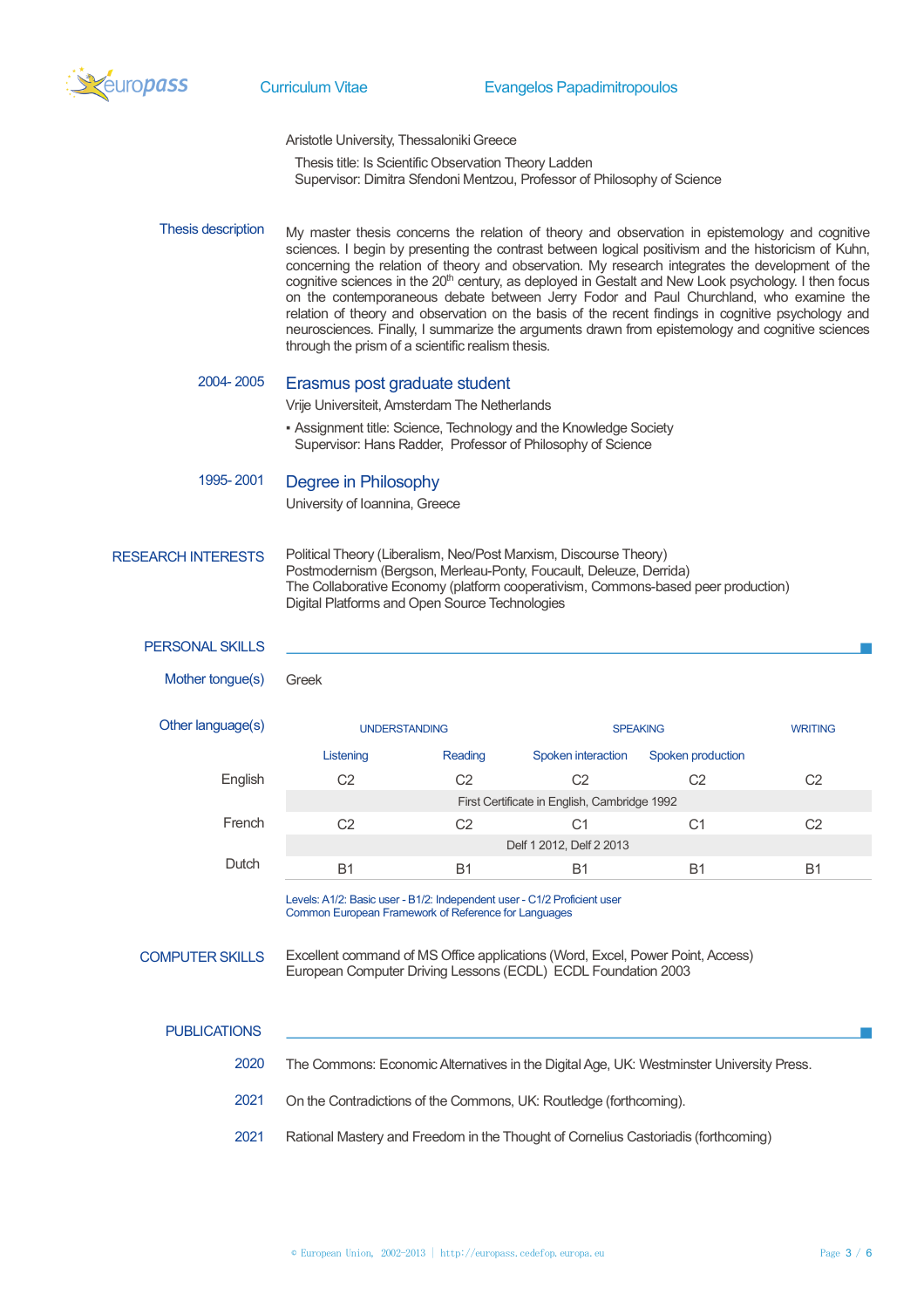

2003 Modern Greek school-book for the second class of middle school students, Ksydas Editions, Thessaloniki

https://crete.academia.edu/vangelispapadimitropoulos

#### **ARTICLES**

- 2021 Platform Capitalism, Platform Cooperativism and the Commons, *Rethinking Marxism* , Volume 33, Issue 2: 246-262.
- 2020 The Radical Freedom of the Imaginary in the work of Castoriadis, *Cosmos and History, The Journal of Natural and Social Philosophy* vol. 16, no.1, 24-46.
- 2019 *Politics* and *The Political* in the work of Castoriadis, *Critical Horizons* Vol. 20 (1): 40-53, DOI: 10.1080/14409917.2019.1563996
- 2019 Beyond Neoliberalism: Digitisation, Freedom and the Workplace, *Ephemera*, volume 19 (3): 565-589
- 2018 Sustainability and Resilience in the Collaborative Economy: An Introduction to the Cloughjordan Ecovillage, *Journal of Public Policy and Administration.* Vol. 2, No. 4, 2018, pp. 49-60. doi: 10.11648/j.jppa.20180204.12
- 2018 From Socialism to Open Cooperativism: Convergences and Divergences in the work of Castoriadis, Olin Wright and Bauwens and Kostakis, *Global Journal of Human-Social Science (F)*, Vol. 18, Issue 4,Version 1: 7-20.
- 2018 Commons-based Peer Production in the work of Yochai Benkler, *TripleC, Communication, Capitalism & Critique* 16(2): 835-856.
- 2018 Reflections on the Contradictions of the Commons, *Review of Radical Political Economics* , 2018, Vol. 50(2) 317–331.
- 2018 From Resistance to Autonomy: Power and Social Change in Castoriadis and Foucault, *International Journal of Innovative Studies in Sociology and Humanities,* Vol. 3, Issue 11, November, p. 1-13.
- 2018 The Rational Mastery in the Work of Cornelius Castoriadis, *Capitalism, Nature, Socialism*, 29:3, 51-67, DOI: 10.1080/10455752.2016.1267784.
- 2017 From the Crisis of Democracy to the Commons, *Socialism and Democracy*, 31:3, 110-122.
- 2017 The Politics of the Commons: Reform or Revolt? *TripleC, Communication, Capitalism & Critique*  15(2): 565-583
- 2016 Freedom , Autonomy, Democracy: Castoriadis and the Collaborative Commons, *Contemporary Political Theory* (accepted for publication)
- 2016 Socialisme ou Barbarie: From Castoriadis' Project of Individual and Collective Autonomy to Collaborative Commons, *Theseis*, vol. 137, October-December 2016 (In Greek)
- 2016 Socialisme ou Barbarie: From Castoriadis' Project of Individual and Collective Autonomy to Collaborative Commons, *TripleC, Communication, Capitalism & Critique,* 14(1): 265-278, 2016
- 2015 Indeterminacy and Creation in the Thought of Cornelius Castoriadis, *Cosmos and History, The Journal of Natural and Social Philosophy,* Vol. 11, No. 1, (2015) p. 256-268

## **REVIEWS**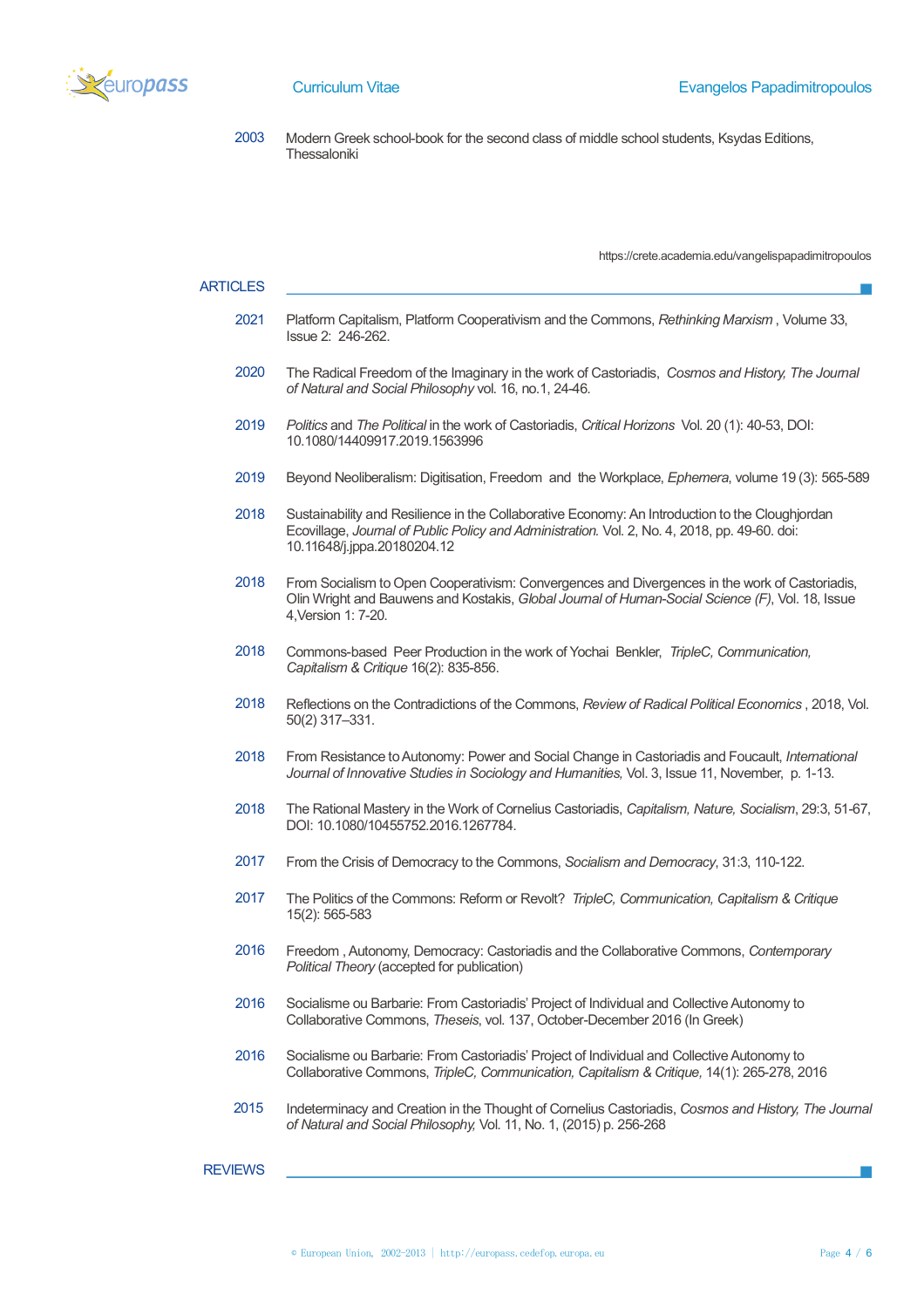

2014 Bergson H., *Matter and Memory, Essay on the Relation of Body and Spirit,* Roes Editions, Athens, 2013 (In Greek) in *Critica, Philosophical Reviews*

| <b>PRESENTATIONS</b> |                                                                                                                                                                                                            |
|----------------------|------------------------------------------------------------------------------------------------------------------------------------------------------------------------------------------------------------|
| March 2018           | University of Limerick, Ireland, Computer Science Department<br>Title: A Typology of the Commons                                                                                                           |
| December 2017        | Panteion University, Athens, Greece, Conference: Cornelius Castoriadis 20 Years After<br>Title: From Castoriadis to the Commons                                                                            |
| September 2017       | Aristotle University, Thessaloniki, Greece, International Workshop on the Commons and Political<br>Theory by Heteropolitics programme<br>Title: The Politics of the Commons: Reform or Revolt?             |
| <b>May 2017</b>      | Aristotle University, Thessaloniki, Greece, 1st National Conference on the Commons and Social and<br>Solidarity Economy<br>Title: On the Barriers and Contradictions of the Commons                        |
| March 2017           | Free University of Amsterdam, The Netherlands<br>Title: The Future of Labour in the Information Age                                                                                                        |
| October 2016         | Free University of Amsterdam, The Netherlands<br>Title: Transparency and Democracy: From Castoriadis to the Commons                                                                                        |
| September 2016       | University of Manchester, Mancept Workshops in Political Theory<br>Title: Freedom and the Workplace in the Information Age                                                                                 |
| September 2015       | University of Manchester, Mancept Workshops in Political Theory<br>Title: Socialisme ou Barbarie: From Castoriadis' Project of Individual and Collective Autonomy to<br><b>Collaborative Commons</b>       |
| January 2015         | University of Crete, Greece, School of Philosophy<br>Seminar Philosophy: Knowledge, Values and Society<br>Title: Power, Norm and Difference in the work of Michel Foucault                                 |
| <b>June 2013</b>     | University of Crete, Greece, School of Philosophy<br>Seminar Philosophy: Knowledge, Values and Society<br>Title: Freedom in Modernity: From Kant to Castoriadis                                            |
| January 2013         | University of Crete, Greece, School of Philosophy<br>Seminar Philosophy: Knowledge, Values and Society<br>Title: The Project of Individual and Collective Autonomy in the thought of Cornelius Castoriadis |
| <b>June 2012</b>     | University of Crete, Greece, School of Philosophy<br>Seminar Philosophy: Knowledge, Values and Society<br>Title: Indeterminacy and Creation in the thought of Cornelius Castoriadis                        |
| January 2012         | University of Crete, Greece, School of Philosophy<br>Seminar Philosophy: Knowledge, Values and Society<br>Title: Determinacy and Teleology in the thought of Cornelius Castoriadis                         |
| <b>June 2011</b>     | University of Crete, Greece, School of Philosophy<br>Seminar Philosophy: Knowledge, Values and Society<br>Title: The Determinacy Principle in the thought of Cornelius Castoriadis                         |